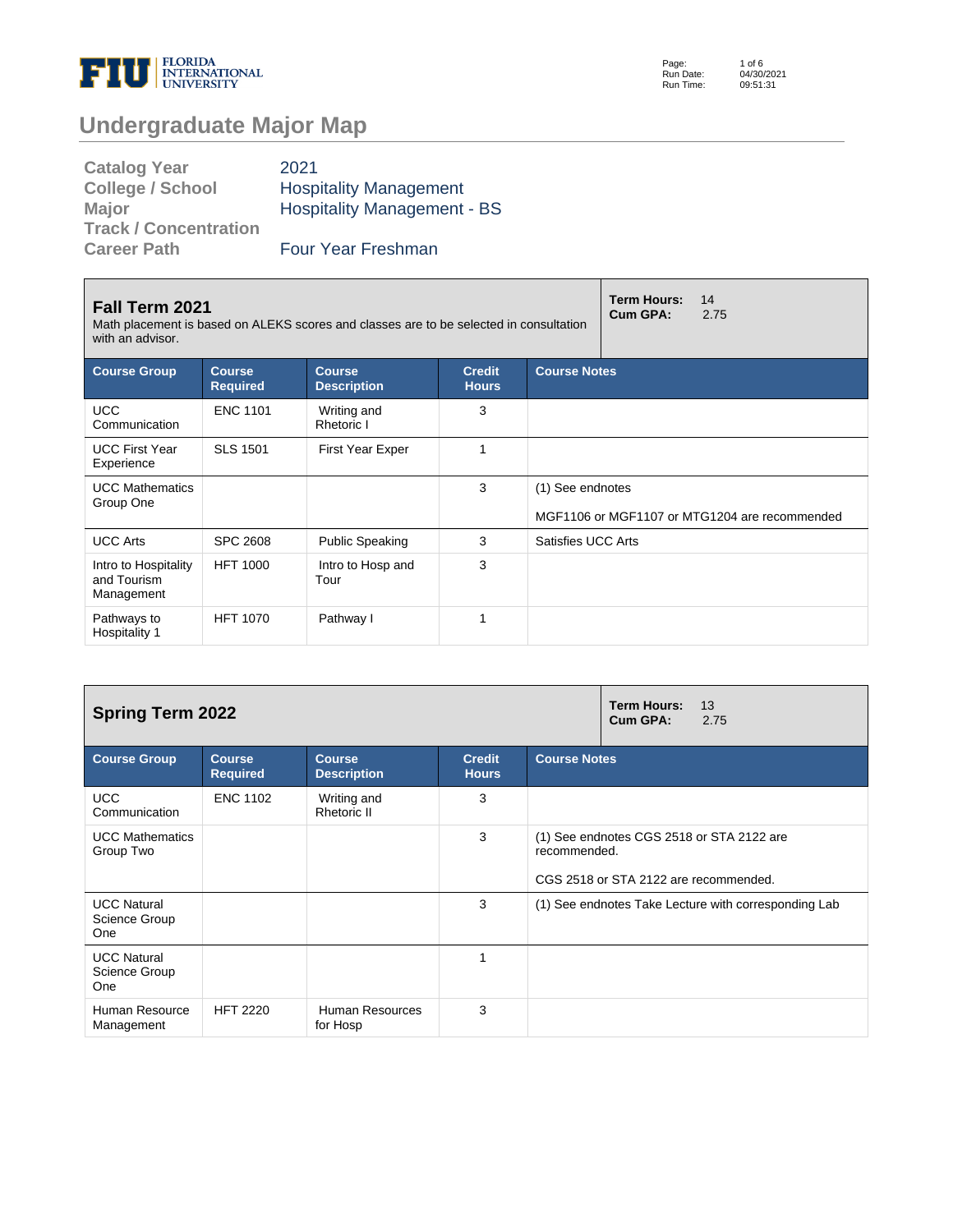

| <b>Summer Term 2022</b><br>Use this semester to catch up on coursework and/or satisfy the 9 credits summer<br>requirement (if needed). (3) See endnotes |                                  |                              |                               |                     | <b>Term Hours:</b><br>Cum GPA: | 6<br>2.75 |
|---------------------------------------------------------------------------------------------------------------------------------------------------------|----------------------------------|------------------------------|-------------------------------|---------------------|--------------------------------|-----------|
| <b>Course Group</b>                                                                                                                                     | <b>Course</b><br><b>Required</b> | <b>Course</b><br>Description | <b>Credit</b><br><b>Hours</b> | <b>Course Notes</b> |                                |           |
| <b>UCC Social</b><br>Science Group<br>One                                                                                                               |                                  |                              | 3                             |                     | AMH 2020 recommended           |           |
| <b>General Electives</b>                                                                                                                                |                                  |                              | 3                             |                     |                                |           |

| Fall Term 2022<br>May use UCC Humanities with Writing course to satisfy the Global Learning requirement.<br>(2) See endnotes |                                  |                                     |                               |                     | <b>Term Hours:</b><br>13<br>Cum GPA:<br>2.75                                                                                                |  |  |
|------------------------------------------------------------------------------------------------------------------------------|----------------------------------|-------------------------------------|-------------------------------|---------------------|---------------------------------------------------------------------------------------------------------------------------------------------|--|--|
| <b>Course Group</b>                                                                                                          | <b>Course</b><br><b>Required</b> | <b>Course</b><br><b>Description</b> | <b>Credit</b><br><b>Hours</b> | <b>Course Notes</b> |                                                                                                                                             |  |  |
| Accounting                                                                                                                   | <b>HFT 2401</b>                  | Accounting for<br>Hosp              | 3                             |                     |                                                                                                                                             |  |  |
| <b>UCC Humanities -</b><br>Group Two                                                                                         |                                  |                                     | 3                             |                     | May select a course that meets the GRW requirement                                                                                          |  |  |
| <b>UCC Natural</b><br>Science - Group<br>Two                                                                                 |                                  |                                     | 3                             |                     | (1) See endnotes Take Lecture with corresponding Lab                                                                                        |  |  |
| <b>UCC Natural</b><br>Science - Group<br>Two                                                                                 |                                  |                                     | 1                             |                     | (1) See endnotes Take Lab with corresponding Lecture                                                                                        |  |  |
| Economics                                                                                                                    | ECO 2023                         | Principles Microeco                 | 3                             |                     | Also satisfies UCC Social Science Group 2. (1) See<br>endnotes Also satisfies UCC Foundations of Social Inquiry<br>course. (1) See endnotes |  |  |

| <b>Spring Term 2023</b>                                     |                                  |                                     |                               |                     | <b>Term Hours:</b><br>Cum GPA: | 15<br>2.75 |
|-------------------------------------------------------------|----------------------------------|-------------------------------------|-------------------------------|---------------------|--------------------------------|------------|
| <b>Course Group</b>                                         | <b>Course</b><br><b>Required</b> | <b>Course</b><br><b>Description</b> | <b>Credit</b><br><b>Hours</b> | <b>Course Notes</b> |                                |            |
| Hospitality<br>Information<br>Technology                    | <b>HFT 2441</b>                  | Hospitality Info<br>Tech            | 3                             |                     |                                |            |
| <b>General Electives</b>                                    |                                  |                                     | 3                             |                     |                                |            |
| <b>UCC Humanities</b><br>Group One                          |                                  |                                     | 3                             |                     |                                |            |
| Management<br>Accounting for the<br>Hospitality<br>Industry | <b>HFT 4474</b>                  | Mgmt Acct Hosp<br>Ind               | 3                             |                     |                                |            |
| Intro Commercial<br><b>Food Production</b>                  | <b>FSS 3230C</b>                 | Intro Comm Food<br>Serv             | 3                             |                     |                                |            |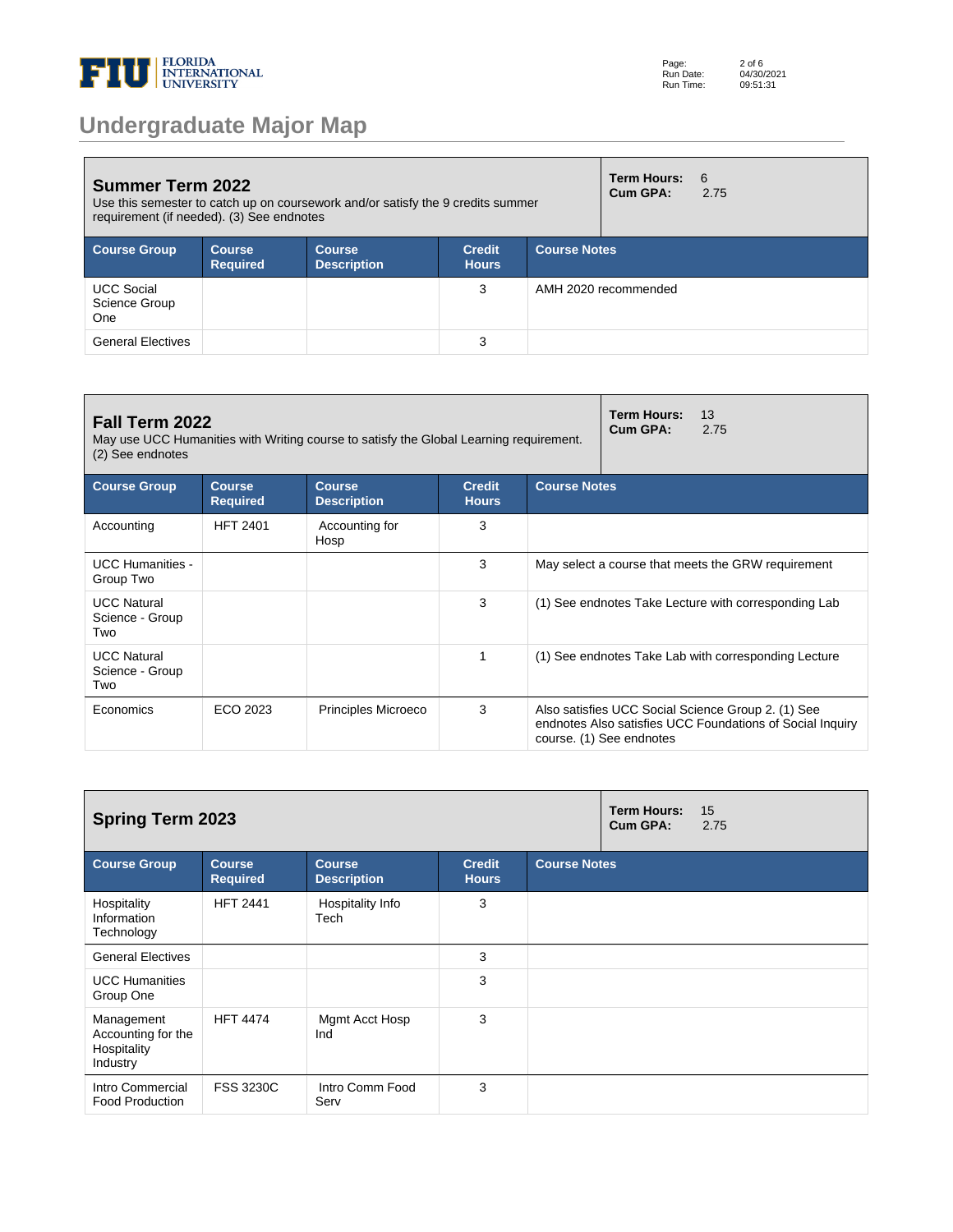

| <b>Undergraduate Major Map</b> |  |  |
|--------------------------------|--|--|
|--------------------------------|--|--|

| <b>Summer Term 2023</b><br><b>Hospitality Industry Experience</b><br>Use this semester to catch up on coursework and/or satisfy the 9 credits summer<br>requirement (if needed). (3) See endnotes |                                  |                                     |                               |                     | <b>Term Hours:</b><br>Cum GPA: | $\overline{7}$<br>2.75 |
|---------------------------------------------------------------------------------------------------------------------------------------------------------------------------------------------------|----------------------------------|-------------------------------------|-------------------------------|---------------------|--------------------------------|------------------------|
| <b>Course Group</b>                                                                                                                                                                               | <b>Course</b><br><b>Required</b> | <b>Course</b><br><b>Description</b> | <b>Credit</b><br><b>Hours</b> | <b>Course Notes</b> |                                |                        |
| <b>Financial Analysis</b><br>in the Hospitality<br>Industry                                                                                                                                       | <b>HFT 4464</b>                  | Fin Anal Hosp<br>Indust             | 3                             |                     |                                |                        |
| Pathways to<br>Hospitality 2                                                                                                                                                                      | <b>HFT 3072</b>                  | <b>PATHWAY II</b>                   | 1                             |                     |                                |                        |
| Lodging<br>Operations<br>Control                                                                                                                                                                  | <b>HFT 3453</b>                  | <b>Operations Control</b>           | 3                             |                     |                                |                        |

| Fall Term 2023<br>HFT3503 may be used to satisfy the Global Learning requirement. (2) See endnotes<br><b>Hospitality Industry Experience</b> |                                  |                                     |                               |                     | <b>Term Hours:</b><br>Cum GPA: | 15<br>2.75 |
|----------------------------------------------------------------------------------------------------------------------------------------------|----------------------------------|-------------------------------------|-------------------------------|---------------------|--------------------------------|------------|
| <b>Course Group</b>                                                                                                                          | <b>Course</b><br><b>Required</b> | <b>Course</b><br><b>Description</b> | <b>Credit</b><br><b>Hours</b> | <b>Course Notes</b> |                                |            |
| Restaurant<br>Management                                                                                                                     | <b>HFT 3263</b>                  | <b>Restaurant Mgmt</b>              | 3                             |                     |                                |            |
| Hospitality<br><b>Program Electives</b>                                                                                                      |                                  |                                     | 3                             |                     |                                |            |
| Advanced Food<br>Production<br>Management                                                                                                    | <b>FSS 4234C</b>                 | Adv Food Prod                       | 3                             |                     |                                |            |
| Hospitality<br>Marketing<br><b>Strategies</b>                                                                                                | <b>HFT 3503</b>                  | Hosptly Mktg Mgmt                   | 3                             |                     |                                |            |
| <b>General Electives</b>                                                                                                                     |                                  |                                     | 3                             |                     |                                |            |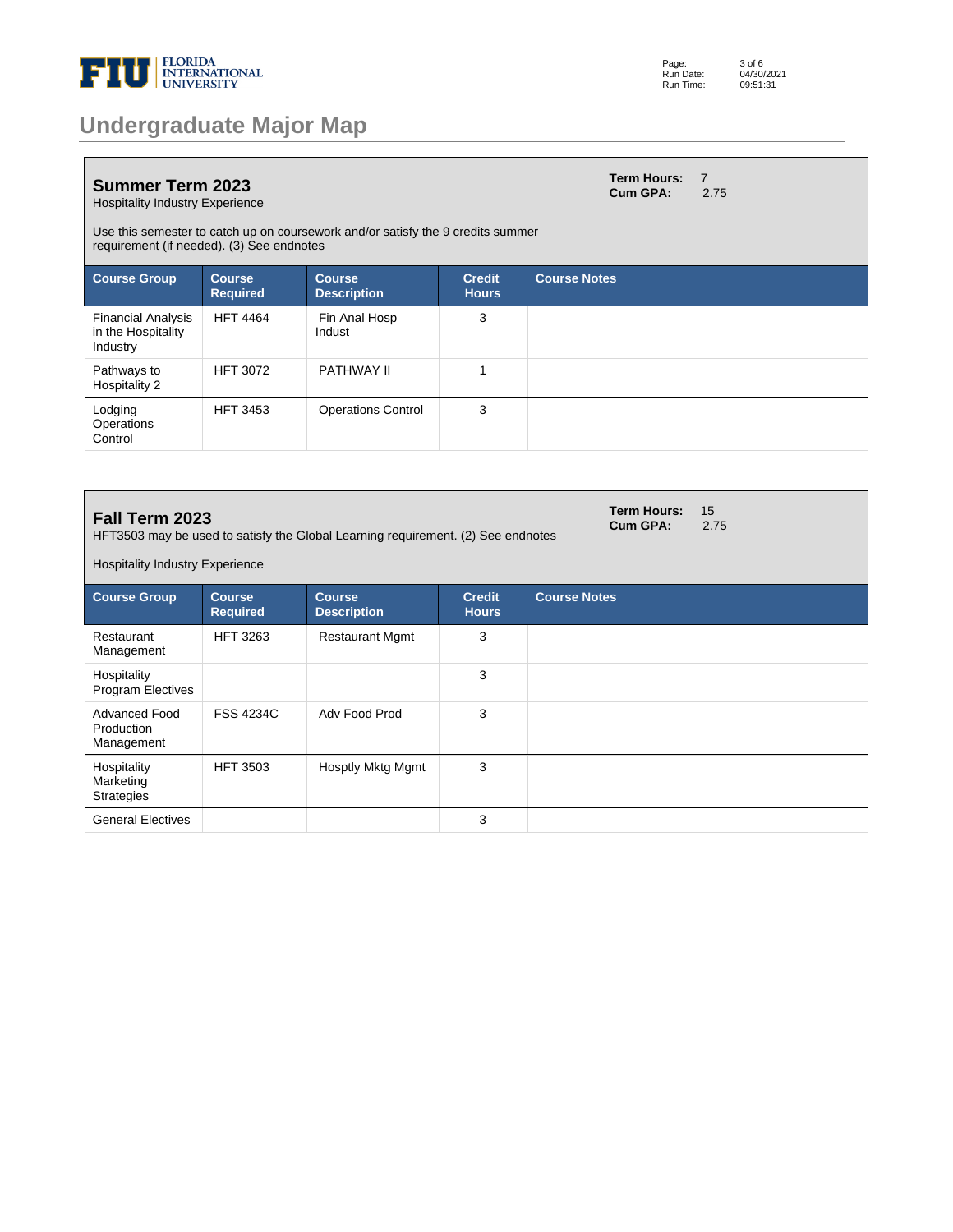

| Page:     | 4 of 6     |
|-----------|------------|
| Run Date: | 04/30/2021 |
| Run Time: | 09:51:31   |

| <b>Spring Term 2024</b><br><b>Hospitality Industry Experience</b> |                                  |                                     |                               |                     |  | 15<br>2.75 |
|-------------------------------------------------------------------|----------------------------------|-------------------------------------|-------------------------------|---------------------|--|------------|
| <b>Course Group</b>                                               | <b>Course</b><br><b>Required</b> | <b>Course</b><br><b>Description</b> | <b>Credit</b><br><b>Hours</b> | <b>Course Notes</b> |  |            |
| Hospitality<br>Analytics and<br>Revenue<br>Management             | <b>HFT 4413</b>                  | Hosp Analytics &<br>Rev Mgt         | 3                             |                     |  |            |
| Law for the<br>Hospitality<br>Industry                            | <b>HFT 3603</b>                  | <b>Hospitality Law</b>              | 3                             |                     |  |            |
| Hospitality<br>Marketing<br><b>Strategies</b>                     | <b>HFT 3503</b>                  | Hosptly Mktg Mgmt                   | 3                             |                     |  |            |
| Hospitality<br>Program Electives                                  |                                  |                                     | 3                             |                     |  |            |
| Hospitality<br><b>Facilities</b><br>Management                    | <b>HFT 4323</b>                  | Hosp Facil Environ<br>System        | 3                             |                     |  |            |

| <b>Summer Term 2024</b><br>Use this semester to catch up on coursework and/or satisfy the 9 credits summer<br>requirement (if needed). (3) See endnotes |                                  |                                     |                               |                     | <b>Term Hours:</b><br>Cum GPA: | $\overline{7}$<br>2.75 |
|---------------------------------------------------------------------------------------------------------------------------------------------------------|----------------------------------|-------------------------------------|-------------------------------|---------------------|--------------------------------|------------------------|
| <b>Course Group</b>                                                                                                                                     | <b>Course</b><br><b>Required</b> | <b>Course</b><br><b>Description</b> | <b>Credit</b><br><b>Hours</b> | <b>Course Notes</b> |                                |                        |
| Advanced<br>Internship                                                                                                                                  | <b>HFT 4945</b>                  | Adv Intern Hsptly                   |                               |                     |                                |                        |
| Hospitality<br><b>Program Electives</b>                                                                                                                 |                                  |                                     | 3                             |                     |                                |                        |
| Hospitality<br><b>Program Electives</b>                                                                                                                 |                                  |                                     | 3                             |                     |                                |                        |

| <b>Fall Term 2024</b><br>HFT4323 may be used to satisfy the Global Learning requirement. (2) See endnotes<br><b>Hospitality Industry Experience</b> |                                  |                                     |                               |                     | <b>Term Hours:</b><br>Cum GPA: | 15<br>2.75 |
|-----------------------------------------------------------------------------------------------------------------------------------------------------|----------------------------------|-------------------------------------|-------------------------------|---------------------|--------------------------------|------------|
| <b>Course Group</b>                                                                                                                                 | <b>Course</b><br><b>Required</b> | <b>Course</b><br><b>Description</b> | <b>Credit</b><br><b>Hours</b> | <b>Course Notes</b> |                                |            |
| Hospitality<br><b>Program Electives</b>                                                                                                             |                                  |                                     | 3                             |                     |                                |            |
| Hospitality<br><b>Program Electives</b>                                                                                                             |                                  |                                     | 3                             |                     |                                |            |
| Hospitality<br><b>Program Electives</b>                                                                                                             |                                  |                                     | 3                             |                     |                                |            |
| Hospitality<br><b>Program Electives</b>                                                                                                             |                                  |                                     | 3                             |                     |                                |            |
| Senior Seminar                                                                                                                                      | <b>HFT 4294</b>                  | Sr. Sem. Hosp.<br>Mgmt.             | 3                             |                     |                                |            |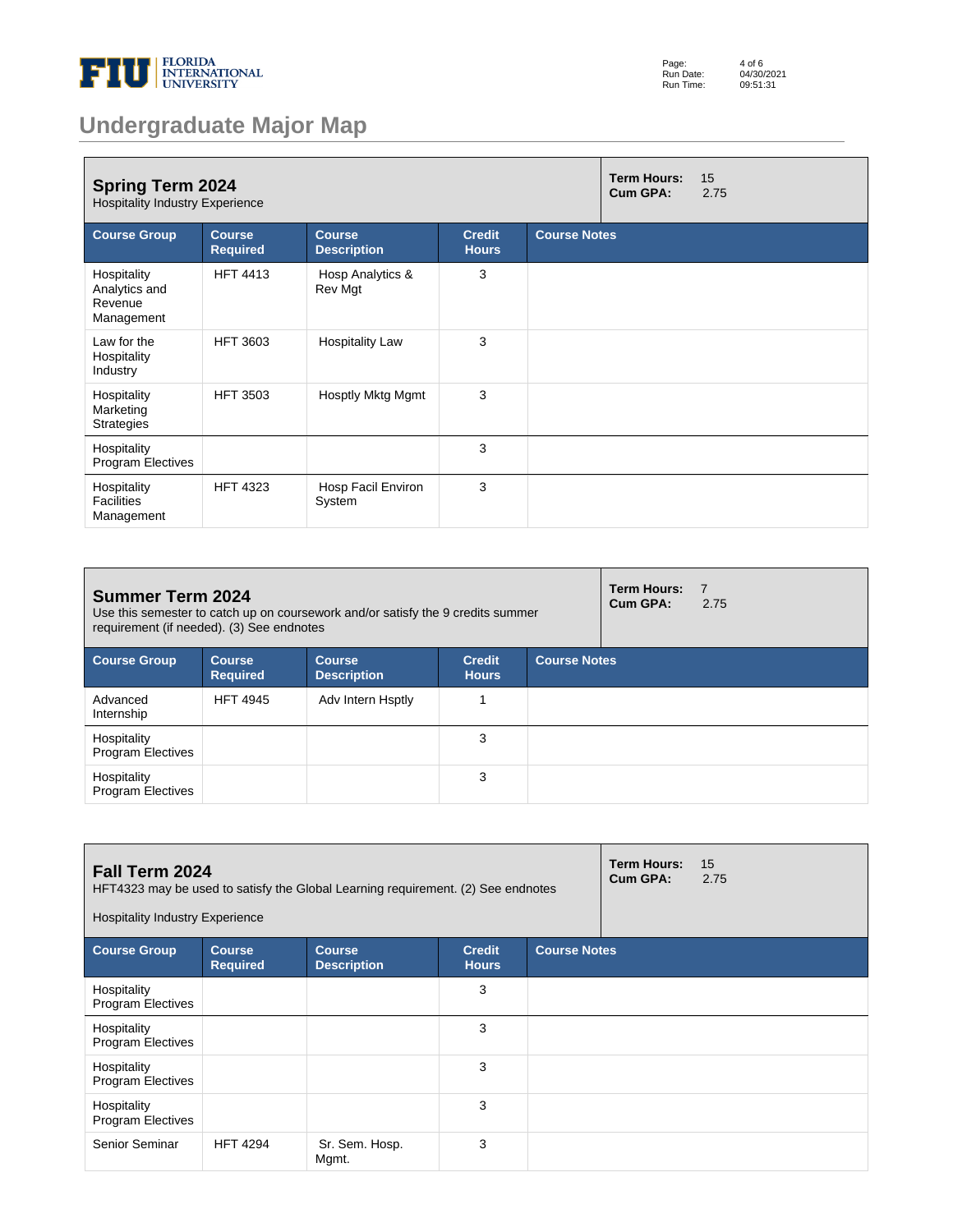

| <b>Spring Term 2025</b> | <b>Cum GPA:</b> | 2.75 |
|-------------------------|-----------------|------|
|-------------------------|-----------------|------|

| <b>Summer Term 2025</b><br>Use this semester to catch up on coursework and/or satisfy the 9 credits summer<br>requirement (if needed). (3) See endnotes | Cum GPA: | 2.75 |
|---------------------------------------------------------------------------------------------------------------------------------------------------------|----------|------|
|                                                                                                                                                         |          |      |

#### **General Requirements**

\*Critical Indicator is the minimum grade indicated in specific courses to demonstrate proficiency and progress in major. Earning less than the minimum grade is a trigger for a conversation with advisor\*

GENERAL UNIVERSITY REQUIREMENTS

See your Panther Degree Audit (PDA) for a real-time update on your academic career progress and additional information on University and major requirements at http://my.fiu.edu.

(1) UCC: Students must meet the University Core Curriculum (UCC) requirements. For a full list of UCC courses, see http://undergrad.fiu.edu/advising/university-core-curriculum.html or speak with your advisor. Students requesting to be transient must receive permission from the Dean of Undergraduate Education.

(2) Global Learning: Freshmen entering FIU Summer B 2010 or later must take at least two Global Learning (GL) designated courses at FIU. See http://goglobal.fiu.edu. Courses must be:

- 1 GL foundation course, which must be taken from the University Core Curriculum (UCC).

- 1 GL discipline-specific course (3000/4000 level)

(3) Summer Hours Requirement: All students entering FIU or any university within the State University System (SUS) of Florida with fewer than 60 credit hours are required to earn at least nine credit hours prior to graduation by attending one or more summer terms at a university in the SUS.

(4) Gordon Rule: All Gordon Rule courses (i.e., UCC Communication, UCC Mathematics, and Gordon Rule with Writing (GRW) courses) must be completed with a minimum grade of ""C."" This requirement must be fulfilled within the first 60 credits. Students are required to complete at least two Gordon Rule with Writing (GRW) designated courses.

(5) Foreign Language Requirement for Graduation (FLENT/FLEX): A student who did not complete two years of the same foreign language in high school or at a post-secondary institution must successfully complete 8-10 credit hours of instruction in one foreign language prior to graduation. Exceptions include appropriate CLEP, AP, IB, TOEFL, or transfer credit. Contact your advisor for more information.

(6) UCC Mathematics: Math courses are categorized into either Group One or Group Two. One math course from each group is required unless the first math taken is from Group Two and has an immediate prerequisite in Group One. In this case, students will take two Math courses from Group Two. However, one of the two Math courses must have a MAC, MGF, or MTG prefix.

School of Hospitality and Tourism Management Selected Major Requirements:

Industry Experience Requirement: 1300 hours - A total of 1300 documented hours of hospitality/ tourism related practical training work experience is required. This includes 300 hours in HFT 4945 Advanced Internship. A minimum of 800 hours must be completed while enrolled in the degree program at FIU. The Advanced Internship must be track-related and approved by an advisor. Work experience documentation is required. Students with extensive industry management experience may apply for a waiver of the 1000 hour work experience and